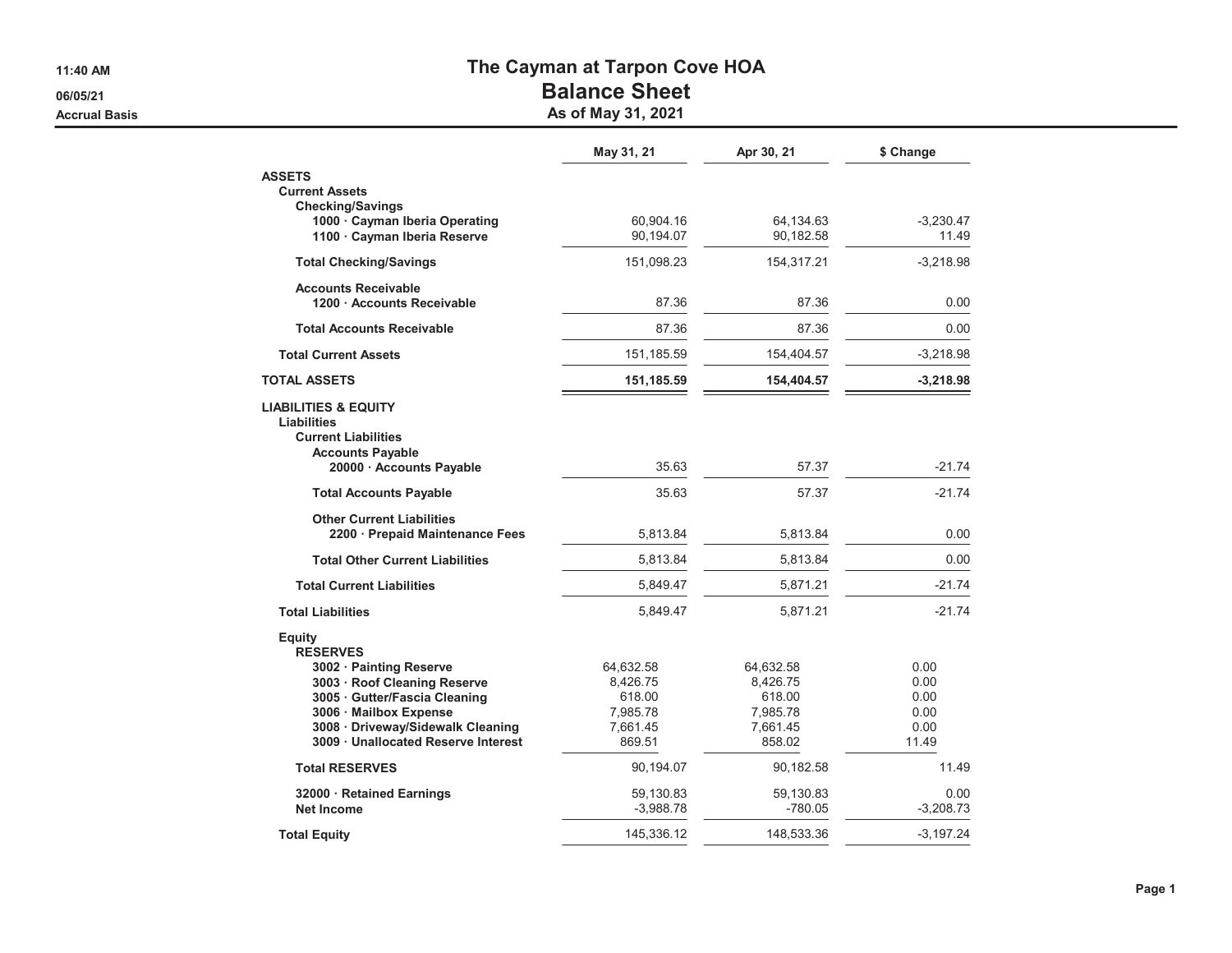| 11:40 AM             | The Cayman at Tarpon Cove HOA         |                          |                          |                          |  |  |  |  |  |
|----------------------|---------------------------------------|--------------------------|--------------------------|--------------------------|--|--|--|--|--|
| 06/05/21             | <b>Balance Sheet</b>                  |                          |                          |                          |  |  |  |  |  |
| <b>Accrual Basis</b> | As of May 31, 2021                    |                          |                          |                          |  |  |  |  |  |
|                      | <b>TOTAL LIABILITIES &amp; EQUITY</b> | May 31, 21<br>151,185.59 | Apr 30, 21<br>154.404.57 | \$ Change<br>$-3,218.98$ |  |  |  |  |  |